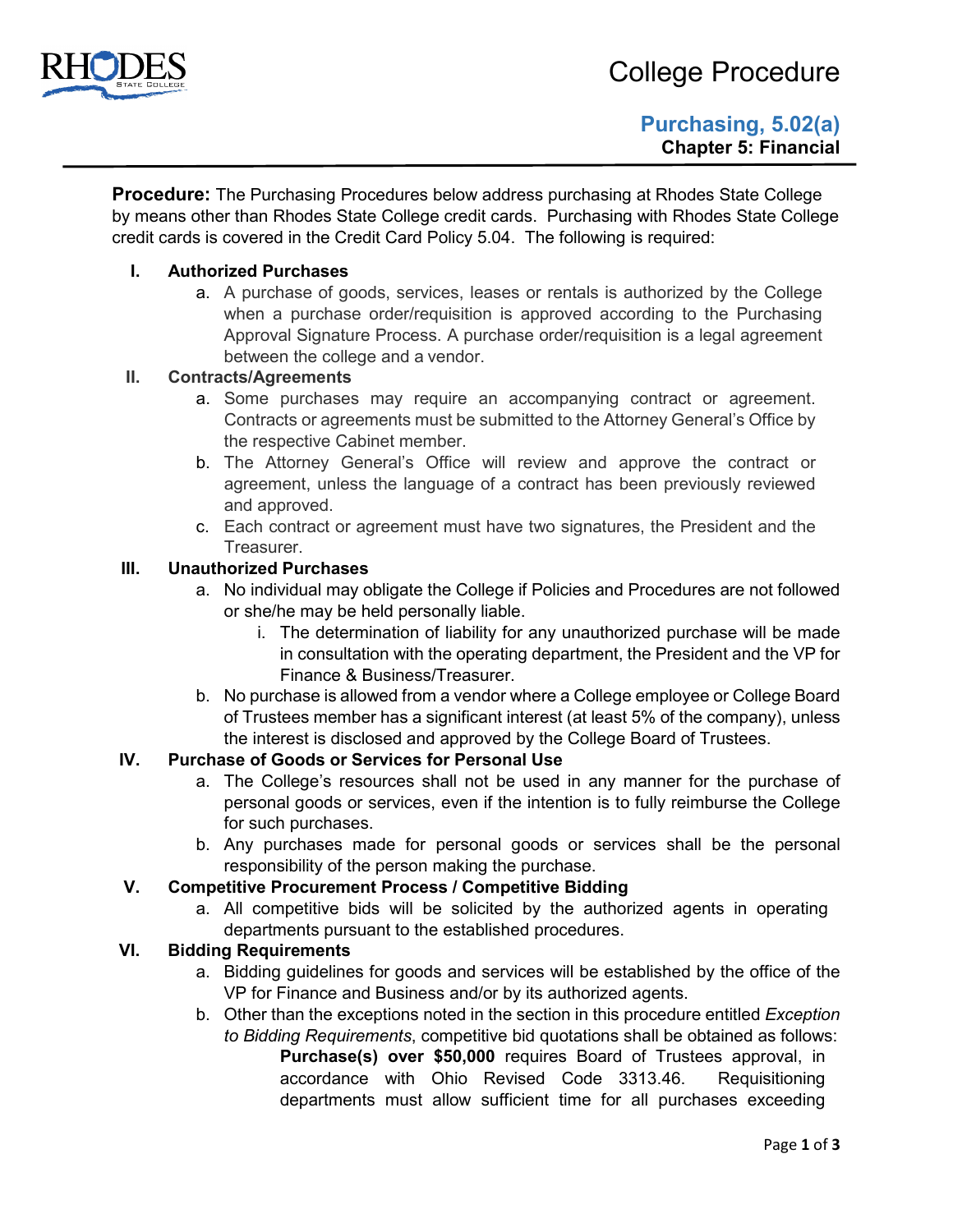

\$50,000 to be presented to the Board of Trustees for their prior approval.

c. A single purchase may not be divided for the purpose of avoiding the bidding requirements and procedures.

# **VII. Exceptions to Bidding Requirements**

- a. *Purchasing Contracts:* Bidding for many items purchased by the College has already been conducted in a cooperative environment or are exempted in the *Ohio Revised Code*. Contract pricing through the State of Ohio, the Ohio Inter-University Purchasing Council (IUC), General Services Administration (GSA), Educational & Institutional Cooperative (E&I), National Joint Powers Alliance (NJPA), National Inter-Governmental Purchasing Alliance (National IPA), US Communities, Provista, Sourcing Office, and The Ohio State University, Ohio Association of Community Colleges, and other group purchasing organizations that competitively bid procedures and services need not be re-bid.
- b. *Single/Sole Source:* Due to the nature of the item or to the sales structure of the company, only a single or sole source is available to purchase the item. Documentation from the requisitioning department must be submitted to and approved by the Controller to substantiate the choice.
- c. *Certain Professional Services Contracts:* While certain service contracts, including legal, architectural and engineering, are exempt from the bidding process, they may be subject to selection guidelines as determined by the state or other laws.
- d. *Emergency Purchases*: Emergency situations where safety, severe damage to College equipment or property, or situations in which the College's ability to continue operations is significantly at risk, bidding procedures will be suspended with the approval of a member of the Cabinet. SEE SECTION XV FOR OPTIONS FOR MAKING A PURCHASE DURING AN EMERGENCY.

# **VIII. Requisitions**

a. Purchasing is primarily conducted via Purchase Requisition and/or a Purchase Order. This method of purchasing should always be utilized whenever possible due to the efficiency in processing, the protection it affords the College by the terms and conditions that are part of the Purchase Order, and the completeness and timeliness of the activity being recorded.

# **IX. Process for Making a Purchase Out-Of-Pocket and Being Reimbursed**

- a. Complete a Purchase Requisition and obtain proper approval from Budget Manager, prior to making purchase. Note that tax, by law, cannot be reimbursed.
	- i. Make purchase using personal funds or personal credit card.

# **X. Process for Making a Purchase Requisition**

- a. A requisition to the Accounts Payable office shall be initiated by an operating department for the purchase of all equipment, material, supplies, and services.
- b. Signature approval(s) is required on all requisitions. A signature approval structure is attached as *Purchasing Approval Signature Process* **(see Appendix A).**

# **XI. Controlled Substances and Hazardous Materials**

a. State and Federal laws govern the purchase, control and use of controlled substances and hazardous materials. Guidelines for such purchases are established by the Safety Data Sheets (SDS) guidelines and Hazardous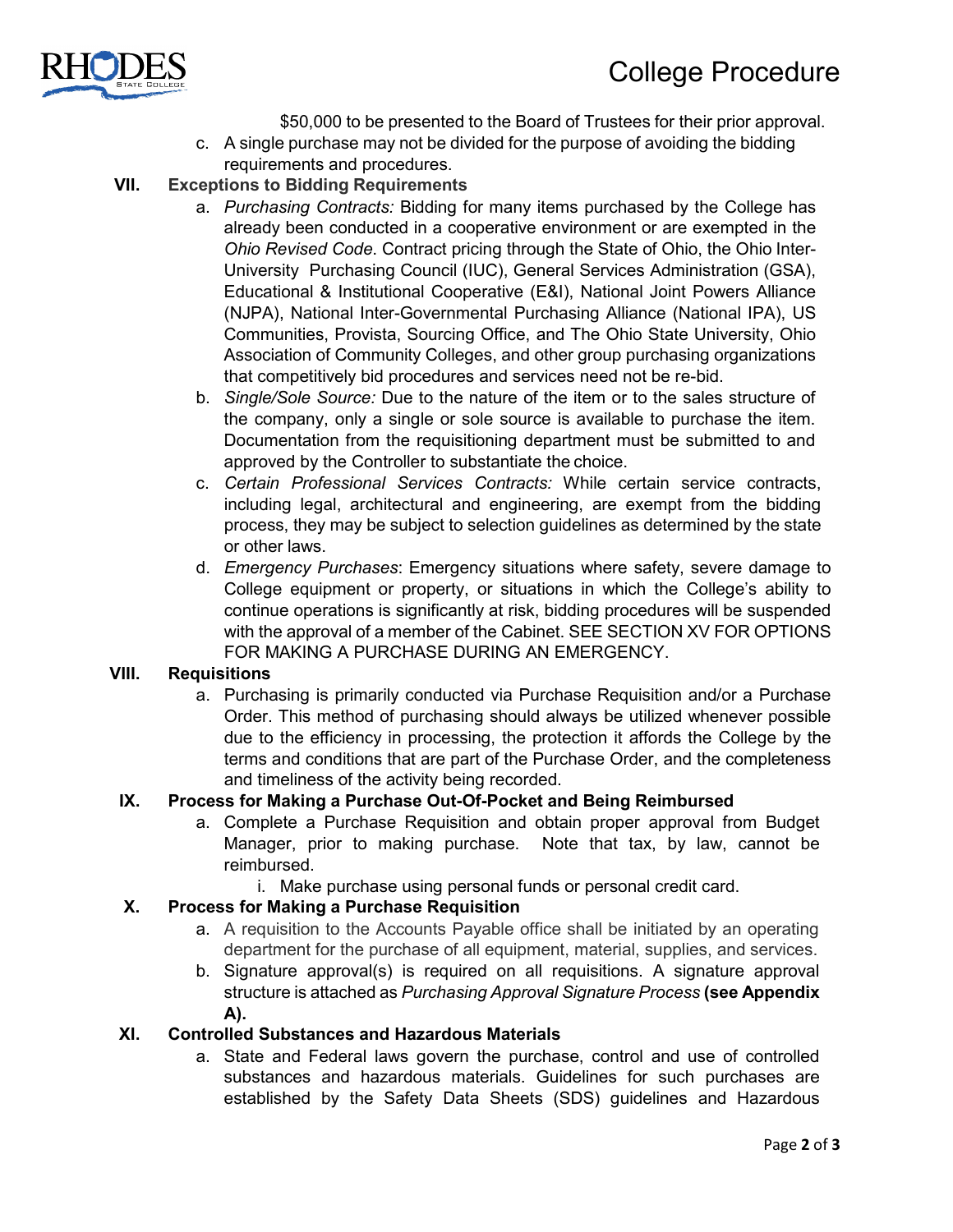

Materials requirements.

#### **XII. Cancellation or Modification of Orders**

a. Requests to cancel or modify purchase orders/requisitions should be communicated in writing to the Accounts Payable office.

## **XIII. Blanket Purchase Orders**

- a. Blanket purchase orders (BPO) are open-ended orders set up for a specified time period with an established dollar limit. Blanket POs are recommended for low cost, low volume purchases from a single vendor.
- b. Blanket POs expire at the end of the fiscal year (June 30). Total expenditures on a blanket PO may not exceed the PO amount. All bidding procedures are applicable to such purchases.

#### **XIV. Emergency Purchases**

- a. In an emergency, due to natural disaster or other catastrophe, when the Accounts Payable Office is inaccessible and/or enterprise resource software is inoperable, emergency purchasing procedures will apply. See Section VIII for bid waiver instructions and Sections IX and X for purchasing method options.
- b. Depending on the severity and location of the emergency, or if Information Systems operations are offline including servers, and phones, one or more purchasing processes could be followed. If requisitions, purchase orders and checks can't be used to pay suppliers, the options for buying goods and services include College credit card, ACH and employee reimbursement.
- c. Questions regarding emergency purchases should be addressed to the Controller's office to ascertain the best option and to avoid any personal liability.

## **XV. Contact**

a. For additional clarification, information or assistance in applying Policy and Procedures contact the Accounts Payable office.

#### **Related Policies or Procedures:**

Purchasing Policy 5.02

#### **History:**

|                 | Date:      | <b>Reason:</b>         |
|-----------------|------------|------------------------|
| <b>Issued:</b>  | 05/18/2021 | Original issue date    |
| <b>Revised:</b> | 02/09/2022 | Addition of Appendix A |
|                 |            |                        |

*This policy and / or procedure provides operating principles for Human Resources issues at Rhodes State College. It supersedes any prior policy covering specific subject. This policy and / or procedure may be suspended, modified or cancelled as determined by the College. This policy and / or procedure does not create a contract of employment, nor is it a condition of employment between the College and its employees.*